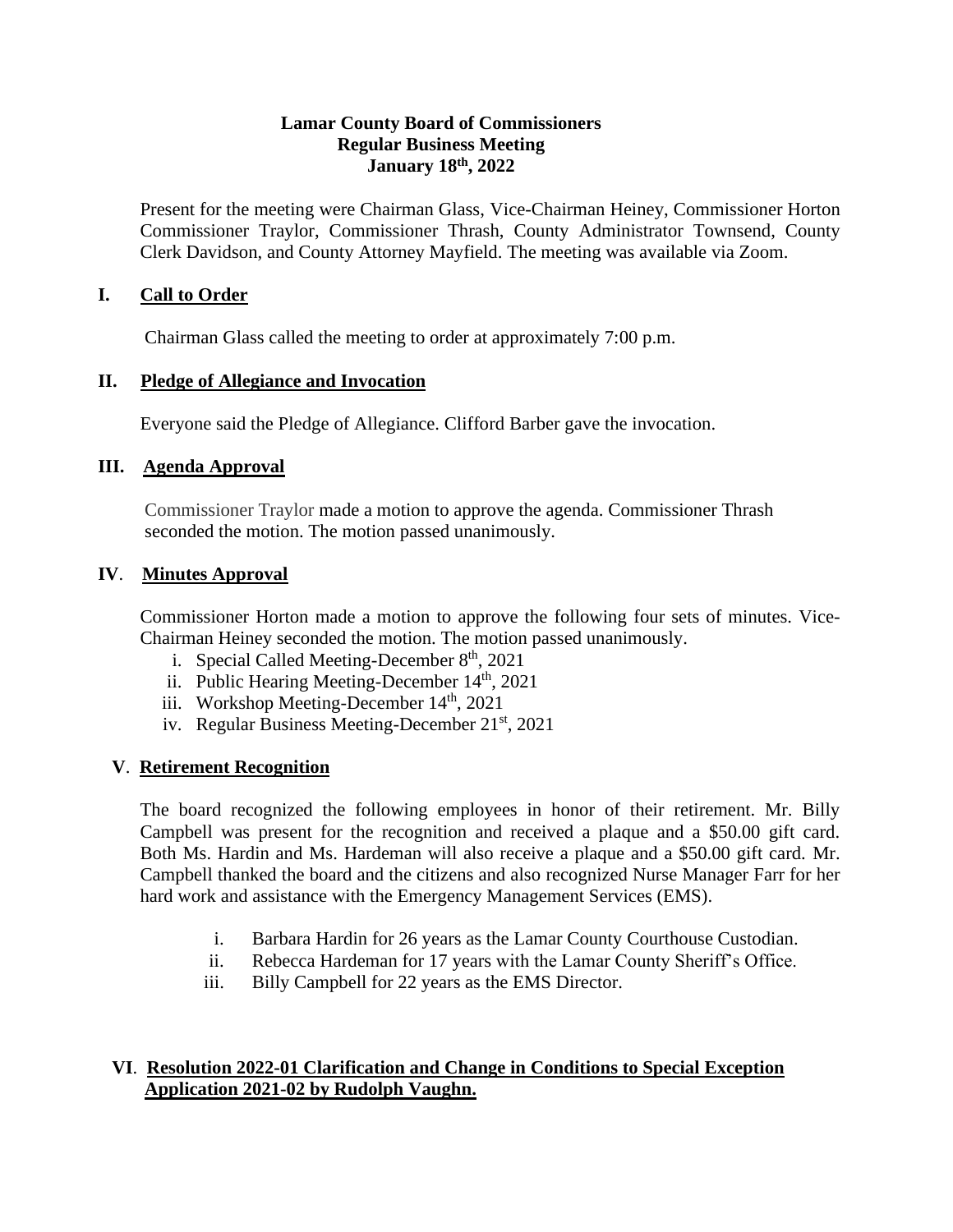Commissioner Thrash made a motion to take a five-minute recess to speak to the County Attorney. Vice-Chairman Heiney seconded the motion. The motion passed unanimously. Commissioner Thrash returned and the board resumed the Regular Business meeting. Commissioner Thrash made a motion that they move item # 9 on the agenda to item # 13-A on the agenda. Vice-Chairman Heiney seconded the motion. The motion passed unanimously.

## **VII. Resolution 2022-02 Crawley Road Solar Farm-Request for Extension for planted buffer by BRAC Development, LLC**

Commissioner Thrash made a motion to approve Resolution 2022-02 Crawley Road Solar Farm-Request for an extension for planted buffer by BRAC Development, LLC to extend the approval for the special exception for a period of twelve (12) months. Vice-Chairman Heiney seconded the motion. The motion passed unanimously.

#### **VIII**. **Resolution 2022-03 Redistricting Map**

 Commissioner Traylor made a motion to approve Resolution 2022-03 Redistricting Map. Commissioner Horton seconded the motion. The motion passed unanimously.

#### **IX. RFP 2111-01 790 Design-Build Services**

 Commission Horton made a motion to approve recommendation RFP 2111-01 790 Design-Build Services, Lamar County Administrative/Commissioners Offices and the staff recommendation for Hogan & Sutton Architectural Services, Inc. for a cost of \$2,031,604.00 minus American Relief Fund (ARP) funds of \$292,026.00 for a total cost of \$1,739,578.00. Vice-Chairman Heiney seconded the motion. The motion passed unanimously.

#### **X. Board Appointments**

Commissioner Horton made a motion to approve Commissioner Robert Heiney to serve as the Vice-Chairman for the year 2022. Commissioner Thrash seconded the motion. The motion passed unanimously.

Vice-Chairman Heiney made a motion to approve Smith, Welch Webb and White, Attorney Scott Mayfield, as the County Attorney for Lamar County. Commissioner Traylor seconded the motion. The motion passed unanimously.

Commissioner Traylor made a motion to approve the County Physicians as follows for the year 2022. Commissioner Horton seconded the motion. Vice-Chairman Heiney voted no. The motion passed 3-1.

- i. Drs. Woodall, Wilson and Manley
- ii. Dr. Aaron Buice
- iii. Family Medical Center (Family Medicine) Griffin, Ga
- iv. The Hughston Clinic (Orthopedic Surgery)
- v. Orthopedics Sports Medicine & Surgery-Thomaston Ga.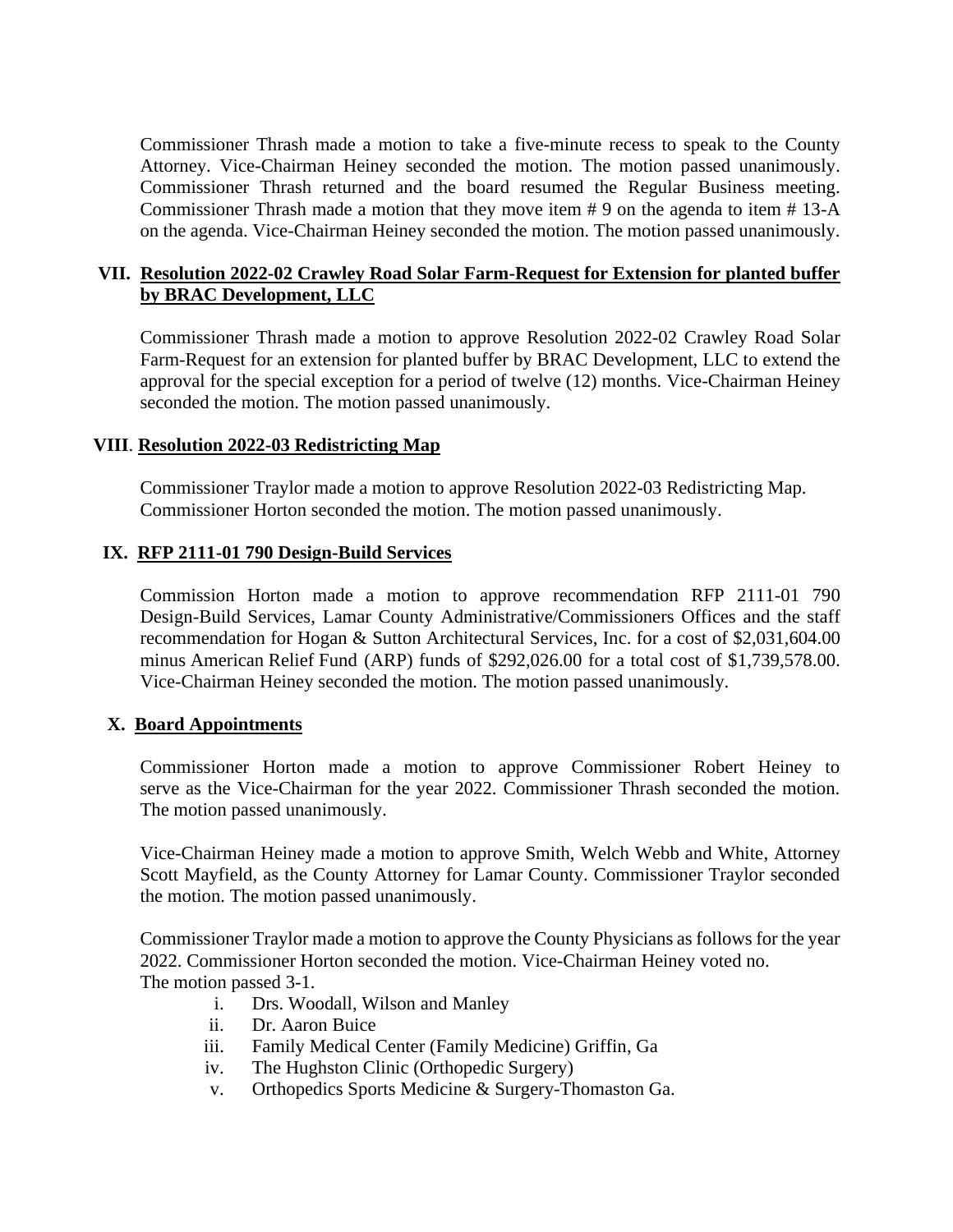- vi. Orthopedics Sports Medicine & Surgery-Brandon Boyce-Barnesville, Ga.
- vii. Resurgens Orthopedics-Griffin, Ga.
- viii. Resurgens Orthopedics-Fayetteville, Ga.

 Commissioner Thrash made a motion to approve James Butler as the County Surveyor. Commissioner Traylor seconded the motion. The motion passed unanimously.

 Vice-Chairman Heiney made a motion to approve Attorney Scott Mayfield with Smith, Welch, Webb and White as the Open Records Custodian for the year 2022. Commissioner Thrash seconded the motion. The motion passed unanimously.

#### **XI**. **Resolution 2022-01 Clarification and Change in Conditions to Special Exception Application 2021-02 by Rudolph Vaughn.**

Commissioner Horton made a motion to approve the change in Conditions listed below as presented. The motion died for lack of a second motion.

Change # 10 Upon advance notice to Lamar County, one (1) event per calendar quarter may be conducted on the Subject Property at which attendance may exceed 500 persons. Otherwise, the number of persons attending any event shall not exceed 500.

Change # 12 Fencing and buffers, as shown on the attached site plan, shall be maintained on each boundary of the Subject Property.

Change # 15 a Cease-and-Desist order shall be issued to stop any further events on the Subject Property if citations issued for code or criminal violations for conduct on the Subject Property during an event result in three or more convictions in any calendar year.

Commissioner Thrash made a motion to approve Resolution 2022-01 Clarification and Change in Conditions to Special Application 2021-02 with the change in Condition # 8 that there be no Bring Your Own Bottle (BYOB), Condition # 10 no change, Condition # 12 clarifying that the buffer will apply to all Residential and Zoned Residential Property, Change # 15 from 3 citations per year to 2 convictions or two plead of guilt. The motion died for lack of a second.

Planning and Community Development Director Buice explained that the way the land sits now, there is a tree buffer that you would have to take out to follow the new buffer regulations. On the North Side of the property, on the other side of the existing track, there are several hundred feet of woods. The property goes down and it comes back up. The property on the other side is within the City of Milner and adheres to their applicable zoning. For a fence and 10 ft. of trees, you would have to go in across the creek and put in a fence and trees and that would not benefit the homes on the other side because of the topography of the land. Planning and Community Development Director Buice stated that the buffer plan makes sense and gives the best option for the surrounding neighbors. This is the recommendation of the Board of Assessors.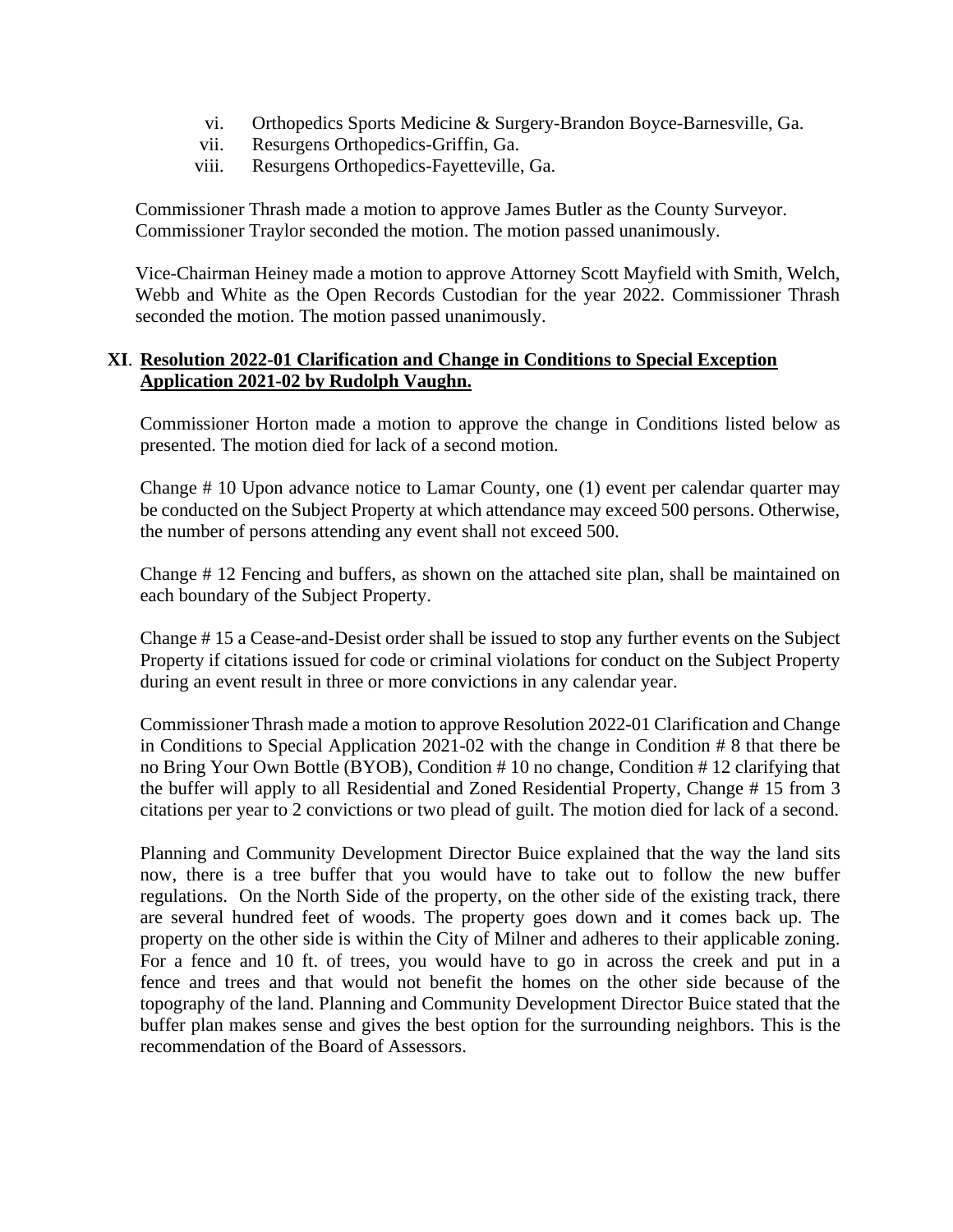Vice-Chairman Heiney stated that the 3 citations makes sense to him; 3 times and you are out. Attorney Mayfield said that the local process as an Executive Branch would not cross with the Judicial Branch. He said that there is a separation of power. Planning and Community Director Buice said that even though they can, the Code Enforcement Officer does not write citations. Her office agreed to allow the Sheriff's Office to handle this. Attorney Mayfield said that a Cease-and-Desist order will go through the Magistrate Court but the Board of Commissioners cannot tell them what to do. He said that citations would go to the Magistrate Court as a matter of course but said he felt like they needed some type of due process. Vice-Chairman Heiney said that his goal is to not put anyone out of business but to keep the neighborhood quiet. Commissioner Thrash said that they need to make sure that it was done right and it is not a violation of his rights and so that nothing is kicked back out and nothing is done. Attorney Mayfield suggested that they delete "Magistrate Court", that he has the right to the Superior Court because the Magistrate Court does not have the authority of a Ceaseand-Desist order.

Chairman Glass stated that Condition # 10 would have no change, Condition # 12 the buffers will be specified as according to the map according to the Planning and Community Development Director Buice recommendation and on Condition # 15 they would delete the part about the application must appear before the Magistrate Court.

Commissioner Thrash made a motion to table the Resolution 2022-01 Clarification and Change in Conditions to Special Exception Application 2021-02 until the February meeting. Commissioner Traylor seconded the motion. The motion passed unanimously.

## **XII. Administrator's Report**

County Administrator Townsend reported the following:

- i. Reported the cash flow for December 2021. The revenues came in at 108.15 percent. The expenditures came in at 93.47 percent.
- ii. Reported that three projects in 2021 were not started; The Recreation Gym, the Lamar County Animal Shelter, and the new Administration Building/Commissioners Offices.
- iii. The repeaters on the Radio Tower on High Falls Road should be completed in March of 2022.
- iv. Reported that the Local Option Tax Sales Distribution (LOST) for December was \$129,184.43.
- v. Reported that the Special Local Option Tax Sales Distribution (SPLOST) for December was \$230,686.62.
- vi. Stated that the goal for 2022 is to operate without a Tax Anticipation Note (TAN)

Commissioner Thrash inquired about lowering the speed limit change on Skinners By-Pass. County Administrator Townsend stated that the Georgia Department of Transportation is changing a lot of things and you now have to go on a website to make a request. Commissioner Thrash said that it has been 4 months and if someone gets killed on that road because there is a 45 mile per hour speed limit and a road that should be 25 miles per hour.

#### **XIII**. **Public Comments**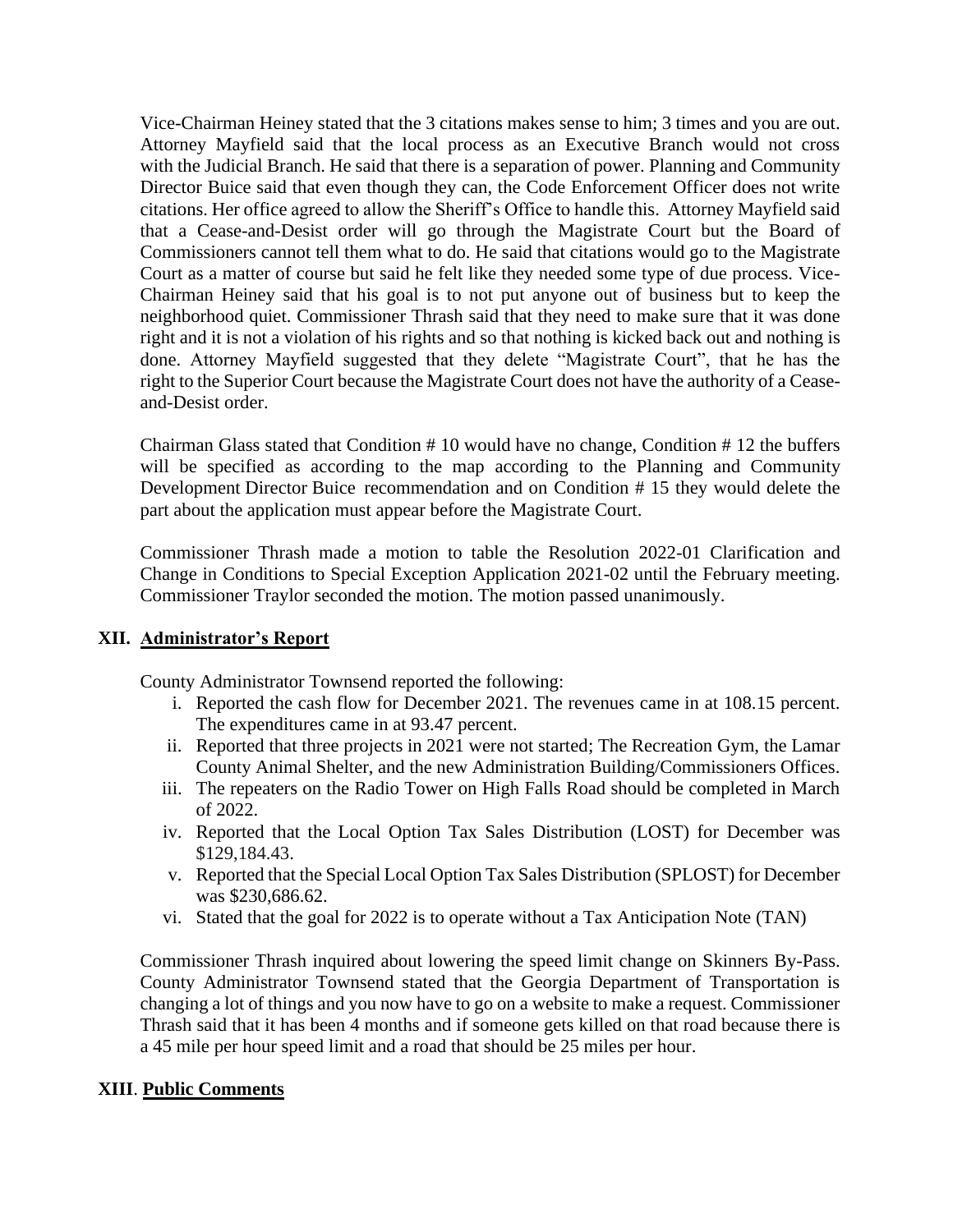Clifford Barber of 173 Adkins Road Barnesville. Mr. Barber stated that they had not dropped the ball on using the Barnesville Academy Gym. He requested that they setup a meeting in February discussing the plans that they are trying to do with the children. Mr. Barber said that they want to help fix it up so that they can have birthday parties and other events to help bring in revenue for the County. Mr. Barber said that he has about 22 people signed up that want to come out to help the children after school.

## **XIV**. **Round Table**

 Commissioner Horton thanked everyone for coming out. He said that everyone should be a good steward to your neighbor and your community. The man upstairs is in charge regardless of our decisions. This is a free country and communication is great but from the standpoint of the old school you used to work things out man to man. When the heat gets hot you go face to face. Commissioner Horton said that he prays to the Good Lord and he respects everyone. We are all men and women and we all bleed red and we are all Barnesville, Lamar County.

Commissioner Traylor thanked everyone for coming out and supporting everyone and wished that the meetings were broadcast because it is a commitment for the Commissioners and the citizens to be there regardless of which side you are with any decision. There is so much that is actually communicated at the Workshop meetings and he wished that people would join the meetings via Zoom. He said that his Gordon State College students joined the recent Workshop meeting and stayed to watch the entire meeting. Lamar County has great Departments and a great Administrative staff and they work tirelessly to try to get things improved and done for our community. He thanked the staff for eliminating the TAN and the Lamar County EMS Zone Permit. He thanked County Administrator Townsend, all the players involved, and the staff for all of the hard work that had been done on the ambulance service and for working with Upson County.

Commissioner Thrash said that she wanted to make sure that everyone understood that with the tabling of the Resolution 2022-01 Clarification and Change in Conditions to Special Exception Application 2021-02 that they want to get this right. So much stuff has been put out there on social media that tries to pit people against each other and said that "Hell she has even been accused of taking a bribe. So, Let's make sure we get this right."

County Attorney Mayfield announced that the Bond Validation paperwork for the TSPLOST has been filed and advertised. The hearing will be on February 2<sup>nd</sup>, 2022, at 9:00 a.m. with Judge Spears and requested that someone from the County be present.

Chairman Glass said that in November of 2021, Community Ambulance notified Lamar County that they were withdrawing from the contract in February. In order for Lamar County to have their own Ambulance Provider, they would need to have a Zone Permit issued by the State and you first had to secure an ambulance service. County Administrator Townsend, Chief Matthews and Ann Ellerbe along with the Fire Department and the County Manager in Upson County got this together and Lamar County was awarded the Zone permit. Chairman Glass reported that in December they contracted with AmeriPro for the ambulance provider, and